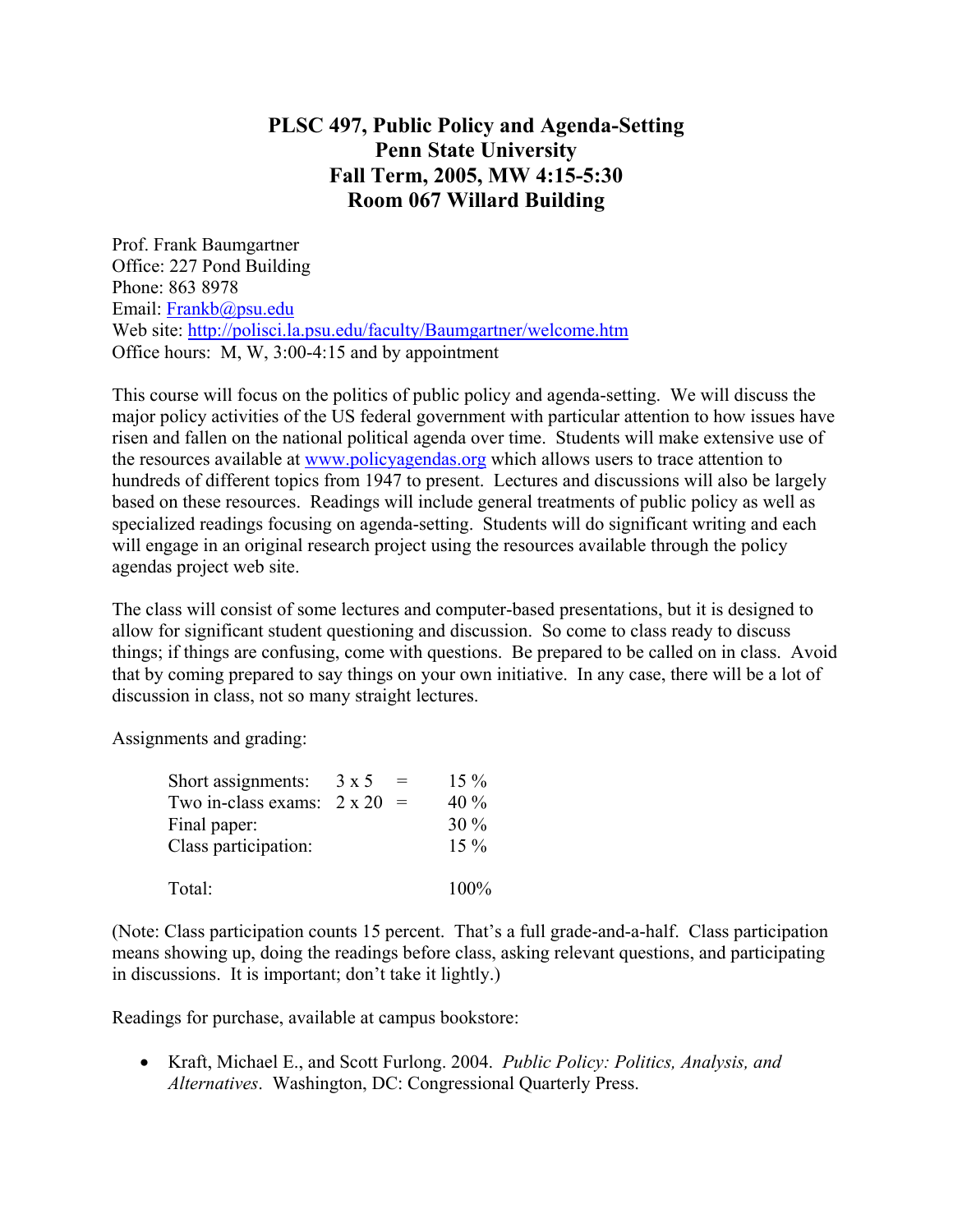- Bosso, Christopher J. 2005. *Environment, Inc. From Grassroots to Beltway.* Lawrence: University Press of Kansas.
- Jones, Bryan D., and Frank R. Baumgartner. 2005. *The Politics of Attention: How Government Prioritizes Problems*. Chicago: University of Chicago Press. (Note that this book is not available yet but should be in the bookstore by the time we need it in class, later in the semester.)

Note: I am the co-author of one of the required books. This borders on the obnoxious, I know; sorry about that. However, I don't mind criticism and feel free to rip it apart if you don't like it. By the nature of the course, however, you'll see that the book links closely with the web site you are going to become familiar with. I do receive (modest) royalties on the book, and I will refund that to each student registered in the class at the midterm. Unfortunately, this is only fifty cents per student… You'll get your fifty cents if you are still registered at the midterm.

Term paper assignment: During the semester you will learn how to use the data from the agendas project web site. This will provide the background you need to do your own independent research project concerning a great number of possible term paper projects. Most of you will likely choose to analyze the development of a given policy, such as energy, education, health care, or defense over time, from 1947 to present, using the Agendas Project datasets as the main data source for your analysis. (You will need to supplement this with bibliographic material and relevant statistical indicators specific to your case.) Others may choose a different type of topic, such as an analysis of the distribution of federal government spending over time, across all policy areas. In any case, you should work on choosing your topic early, in the first 4 weeks of the semester, and keep in touch with me about your progress and plans. Papers should be at least 15 pages, double spaced, not counting figures and tables, which should be presented in an appendix.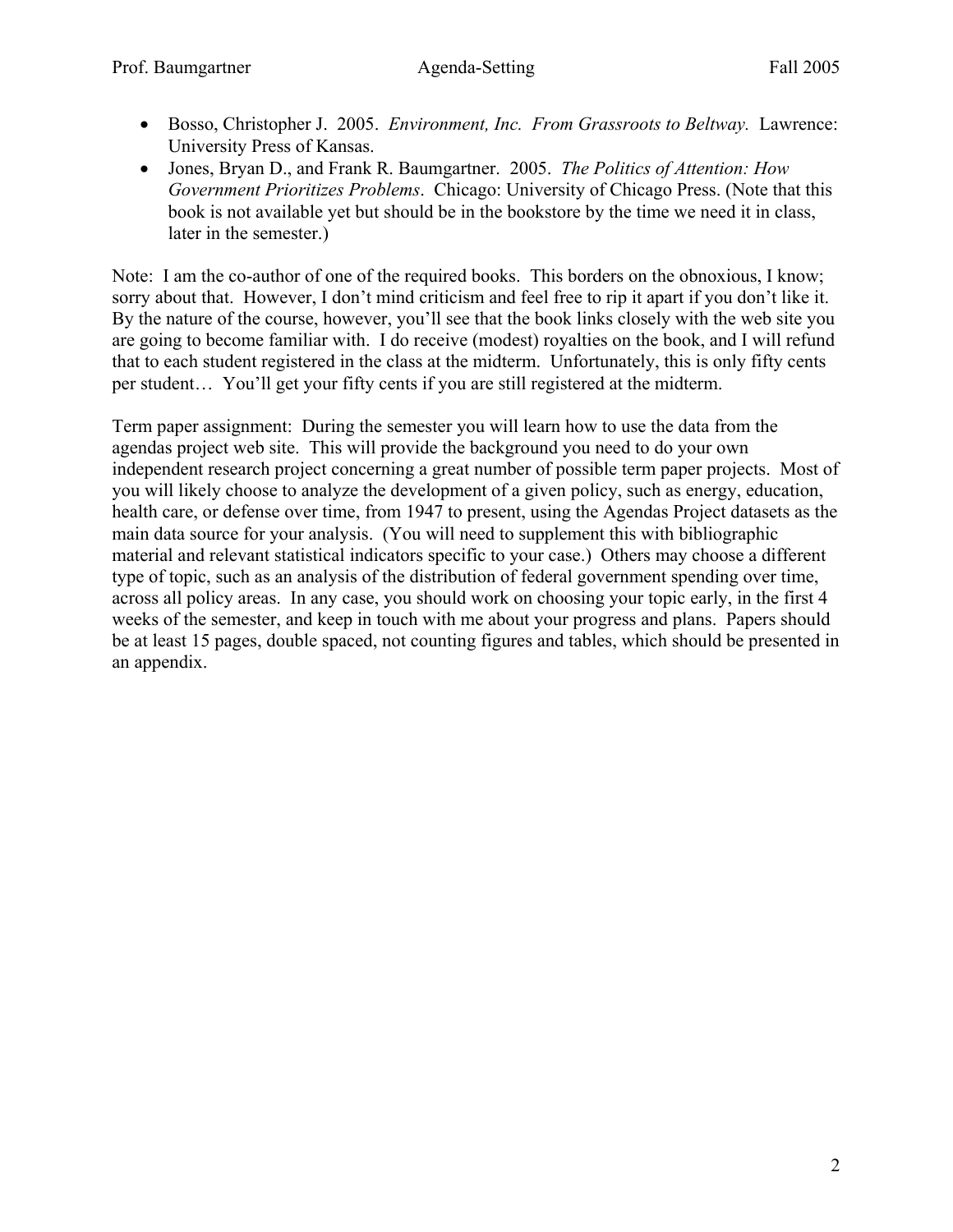Please note the following announcements concerning University policies.

## **Academic Dishonesty1**

The Department of Political Science, along with the College of the Liberal Arts and the University, takes violations of academic dishonesty seriously. Observing basic honesty in one's work, words, ideas, and actions is a principle to which all members of the community are required to subscribe.

All course work by students is to be done on an individual basis unless an instructor clearly states that an alternative is acceptable. Any reference materials used in the preparation of any assignment must be explicitly cited. In an examination setting, unless the instructor gives explicit prior instructions to the contrary, whether the examination is in-class or take-home, violations of academic integrity shall consist of any attempt to receive assistance from written or printed aids, or from any person or papers or electronic devices, or of any attempt to give assistance, whether the one so doing has completed his or her own work or not.

Other violations include, but are not limited to, any attempt to gain an unfair advantage in regard to an examination, such as tampering with a graded exam or claiming another's work to be one's own. Violations shall also consist of obtaining or attempting to obtain, previous to any examinations, copies of the examination papers or the questions to appear thereon, or to obtain any illegal knowledge of these questions. Lying to the instructor or purposely misleading any Penn State administrator shall also constitute a violation of academic integrity.

In cases of a violation of academic integrity it is the policy of the Department of Political Science to impose appropriate penalties that are consistent with University guidelines.

## **Disabilities**

The Pennsylvania State University encourages qualified people with disabilities to participate in its programs and activities and is committed to the policy that all people shall have equal access to programs, facilities, and admissions without regard to personal characteristics not related to ability, performance, or qualifications as determined by University policy or by state or federal authorities. If you anticipate needing any type of accommodation in this course or have questions about physical access, please tell the instructor as soon as possible. Reasonable accommodations will be made for all students with disabilities, but it is the student's responsibility to inform the instructor early in the term. Do not wait until just before an exam to decide you want to inform the instructor of a learning disability; any accommodations for disabilities must be arranged well in advance.

<sup>&</sup>lt;sup>1</sup> Much of the text above has been directly obtained from the sections of the Princeton University website hftp://www.princeton.edu/pr/pub/rrr/99/pages/Ol.htm ) concerning academic integrity (Rights, Rules, Responsibilities introductory text as well as pages 55-69) as well as from the website of the Department of Economics at The Pennsylvania State University.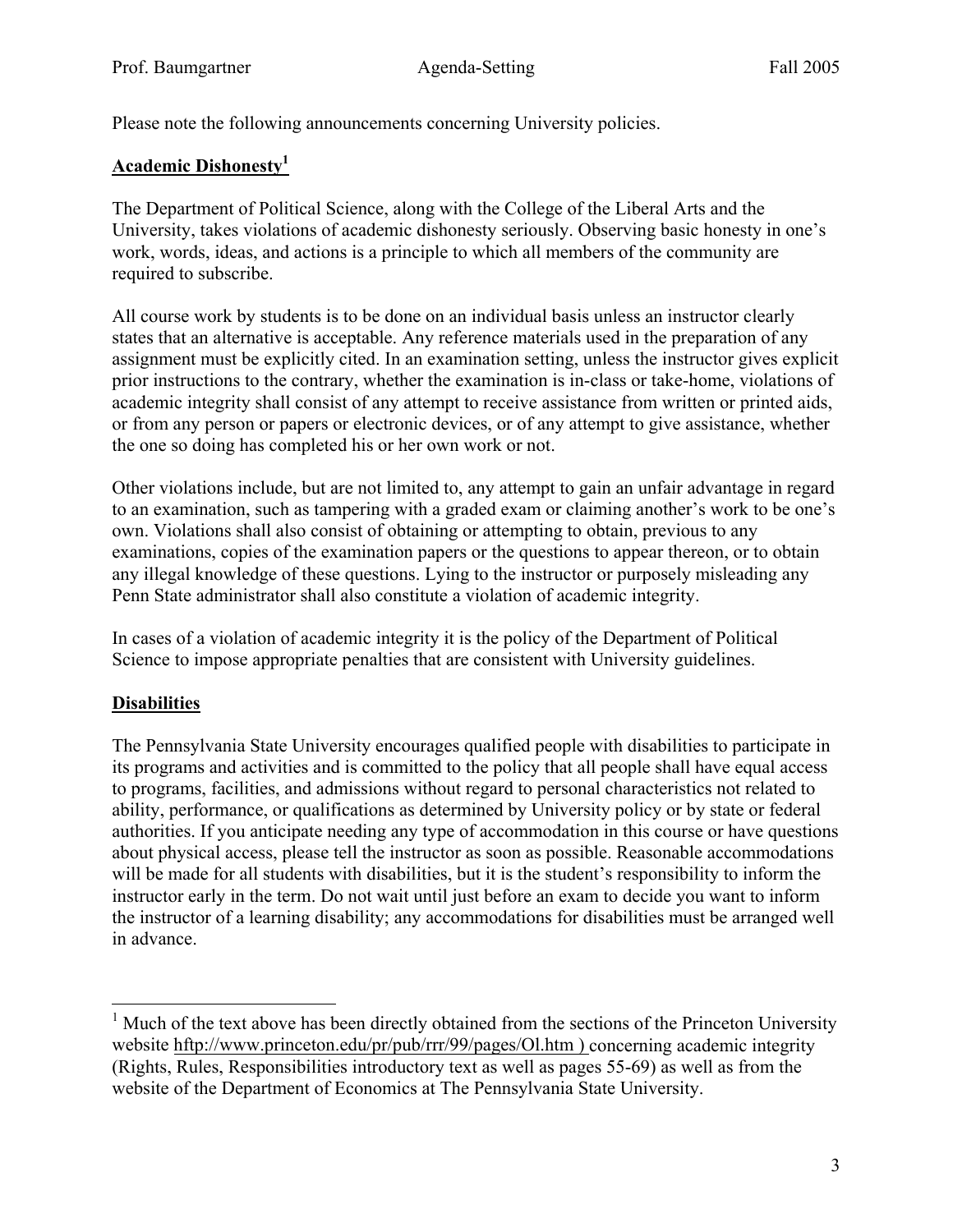## **Weekly assignments and topics**

You should do all the readings before the Monday course. I'll keep on schedule during the semester week to week, but some discussions may go over from Monday to Wednesdays. Each week we'll start a new topic, however. For each week, the list below indicates the topic and the reading or other assignments. Everything is required.

- Week 1. Aug 31. Distribution of syllabus. (Note: No class on Monday; only one class meeting this week.) Baumgartner will be absent on the first day because of the American Political Science Association meetings. Buy your books, start reading, and get familiar with the web site.
- Week 2. Sep 5. Introduction to the Policy Agendas Project and the course. (Note: No class on Monday, again; Labor Day) Come to class familiar with www.policyagendas.org. Do the tutorial and make some graphs on-line before class (you don't need to bring them to class). Look in particular at the budget data and the hearings dataset. Familiarize yourself with the topics system.
- Week 3. Sep 12. Introduction to public policy: Terms, concepts, institutions, the basics. Kraft and Furlong, Ch. 1, 2

Week 4. Sep 19. The politics of public policy: Theories of who gets what. Kraft and Furlong, Ch. 3. (Note: Baumgartner absent on Wed Sep 21, so no class. Take advantage of the extra time and work on your first assignment for next week, and read ahead for the exam. Also, if you haven't chosen a topic for your term paper yet, get on the ball; do that this week!)

Week 5. Sep 24. Analyzing and producing public policy: Choosing the best policy. Kraft and Furlong, Ch. 4, 5, 6

First assignment due Mon Sep 24. Choose a policy area or process you want to study and produce some preliminary graphs from the policyagendas.org web site relating to it. Make sure your analysis includes both some budgetary figures as well as either congressional, media, or public opinion information. Also email me a copy of your excel spreadsheet that you used to produce your graphs. By this time you should be familiar with the web site, including how to work interactively on line as well as how to download data to make your own graphs in excel.

Week 6. Oct 3. Review and prep for exam on Monday, exam on Wednesday.

Exam # 1. Wed Oct 5. The exam covers everything in the readings so far. Short answers, identifications, short essays.

Week 7. Oct 10. The politics of the environment and the creation of "Environment, Inc." Bosso, Ch. 1, 2, 3